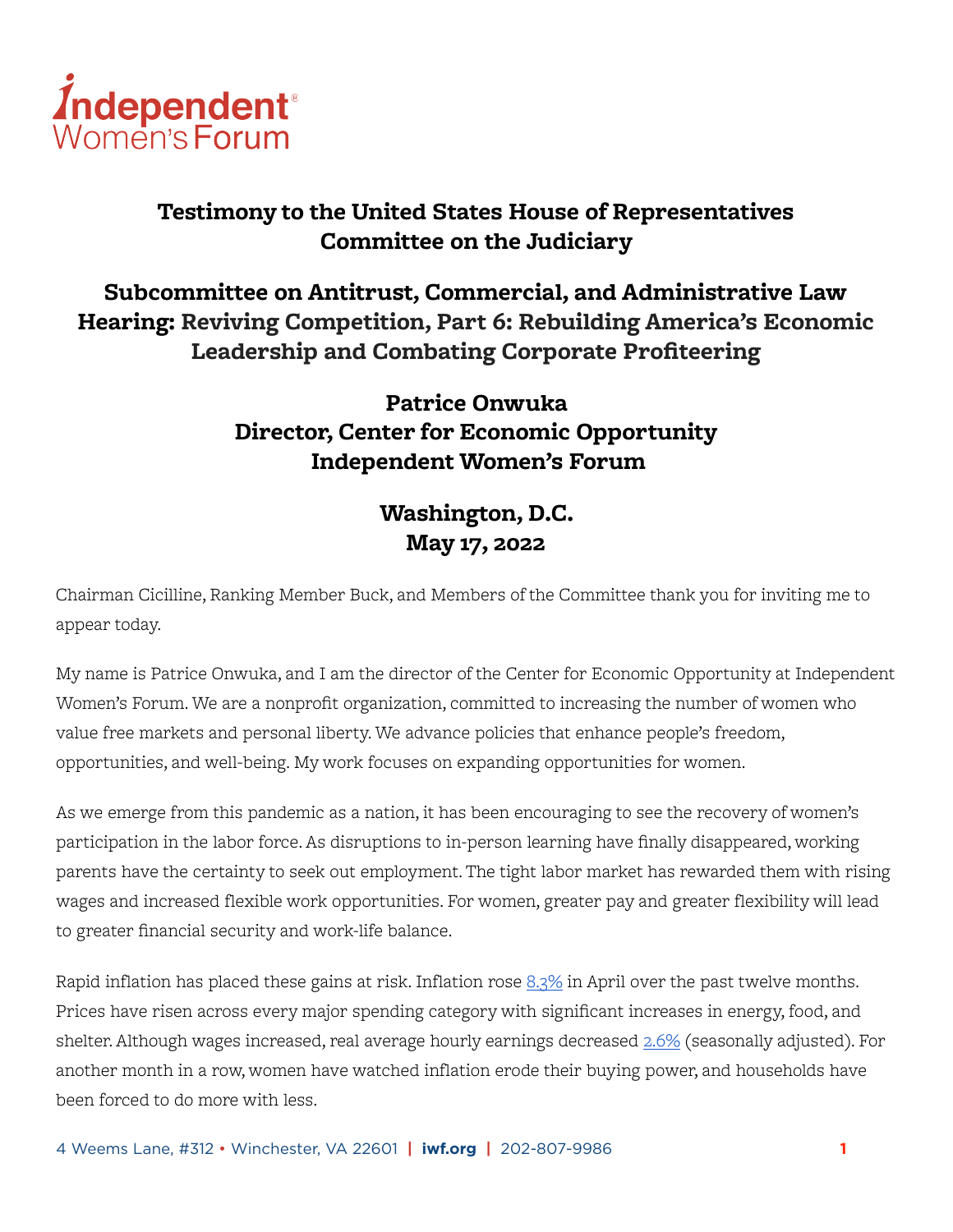At one time, prices were spiking in just a few categories of spending, but that is no longer the case. Price increases are broad-based, and they are negatively affecting the budgets of every American household. The heaviest economic pressure is borne by low-income households and those on fixed budgets, such as the elderly, who spend disproportionately more of their budgets on groceries and gas.

Women are keenly aware of the impact of 8.3% inflation on family budgets, and it's devastating. Daily, women spend [more time than](https://www.bls.gov/news.release/pdf/atus.pdf?mod=article_inline) men making economic decisions for their families about consumer goods and services. They drive 70-80% of all consumer purchasing through buying power and the influence they wield over purchasing decisions. They have been sensitive to rapid price increases that began in mid-2021 and have had to adjust household spending habits in the wake of shortages.

Food prices increased [9.4%](https://www.bls.gov/news.release/cpi.nr0.htm) last month–the largest 12-month increase since ending April 1981. Prices on household staples such as beef, eggs, chicken, milk, and cereal have all risen by [double-digit rates](https://www.bls.gov/news.release/cpi.t02.htm) over the past year.

Shelter costs-one of the biggest household expenditures each month-are rising rapidly at [5.1%](https://www.bls.gov/news.release/cpi.nr0.htm) over the past year. Yet, that overall inflation number masks how rapidly rent is rising or just how much more families must spend to keep a roof over their heads. January's average asking rent rose [15.2%](https://www.redfin.com/news/redfin-rental-report-january-2022/) and home prices in December climbed [18.8%](https://www.spglobal.com/spdji/en/documents/indexnews/announcements/20220222-1450062/1450062_cshomeprice-release-0222.pdf) from the year prior.

From tuition costs to haircuts to shoes, parenting has become significantly more expensive.

Driving to and from work or shuttling kids around from school to sports and activities is markedly more expensive as well. Gasoline hit its highest recorded price yesterday, May 16, 2022, at  $\frac{\cancel{6}4.48}{4.48}$ , but one year ago it was \$3.04 and about \$1.96 on average for the month of May 2020.

Now, parents of newborns and babies face the dual hardship of an unprecedented baby formula shortage concurrently with rising prices on baby formula. Currently, [43%](https://www.marketplace.org/2022/05/13/more-than-40-of-baby-formula-out-of-stock-data-company-says/) of baby formula inventory was out of stock nationally, up from 18% at the start of 2022 and 3% from the same time in 2021.

[Three out of four](https://www.axios.com/2022/05/12/baby-formula-shortage-prices) babies below the age of six months in the U.S. consume baby formula, some have dietary restrictions that require a specialized formula. This has placed many families in the vulnerable position of making desperate social media pleas to find a nutrition source for their littles. This new economic crisis is one of life or death for the littlest members of our society.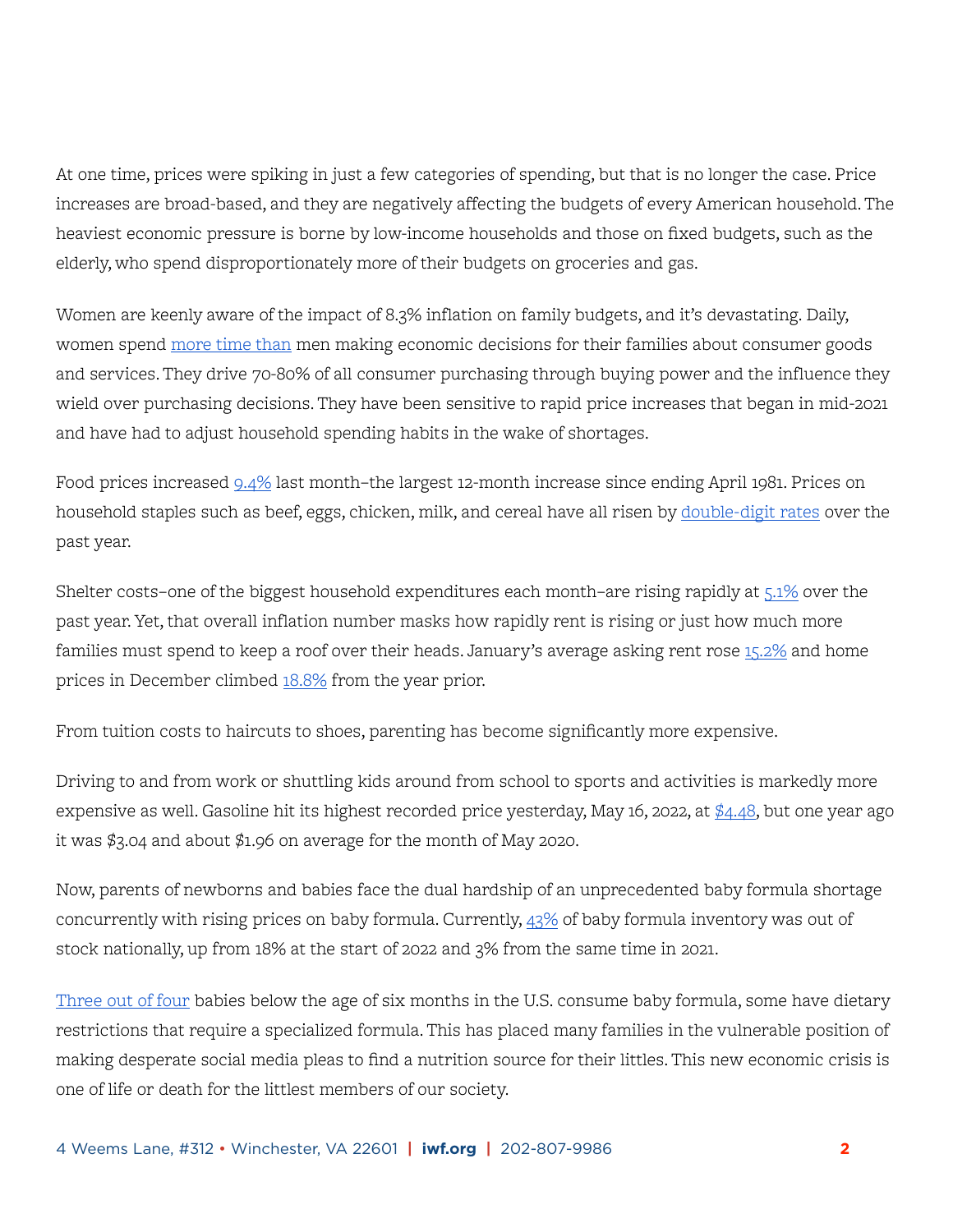Americans are worried about inflation and the state of the economy. Recently, U.S. consumer sentiment [fell](https://www.mvariety.com/business/us-consumer-sentiment-approaches-11-year-low-monthly-import-prices-unchanged/article_45c87bea-d432-11ec-92ca-f7e3b1de835e.html) to its lowest level in nearly a dozen years as worries about inflation persisted. Some [94%](https://thehill.com/policy/finance/economy/3473166-94-percent-in-new-poll-worried-about-inflation/) of voters are concerned or upset about inflation. This is the top concern for Americans.

Americans look to Congress and the White House for answers and solutions. For months President Joe Biden and Treasury Secretary Janet Yellen held that inflation was "temporary" or "transitory." They made the case for additional stimulus spending through a multi-trillion dollar package of domestic spending priorities and denied the connection between inflation and federal policy. The President also recently discussed price-gouging and antitrust investigations into industries that have raised their prices.

Voters do not think that Washington has the right answers. Some  $47\%$  of people said the president's policies to get inflation under control were "hurting," compared with only 22%, who said they were "helping."

### **Price gouging is not the driver of inflation**

Arguments that today's spiking inflation is due to price gouging are disingenuous. Scapegoating specific industries for widespread economic problems will not address this kitchen-table problem. Furthermore, they could raise – not lower – prices for American households.

Price "gouging" usually occurs in a narrow market over a short period of time such as when prices for refrigerated food spike in the wake of a massive power outage caused by a big storm. These prices naturally decrease as power is restored and new inventory arrives.

Prices have been rising for a year and have spiked on items in every sector, not because companies have colluded to charge more. The economy is experiencing the effects of significant, sustained demand and a short supply of goods.

Corporate profits are rising, but profit rises with inflation. (They also [plummeted](https://fred.stlouisfed.org/series/CP) during the beginning of the pandemic.) Previously, if prices rose on an item, consumers would buy less of it. Today, consumers are willing to pay more because they have amassed significant savings during the pandemic and are still spending it.

At the same time, supply-chain disruptions and labor shortages have increased the costs of the production of goods and services. U.S. producer prices soared [11% i](https://apnews.com/article/prices-inflation-consumer-producer-0cca987996c2508acdc966a2126a00f4)n April 2022 from a year earlier. According to the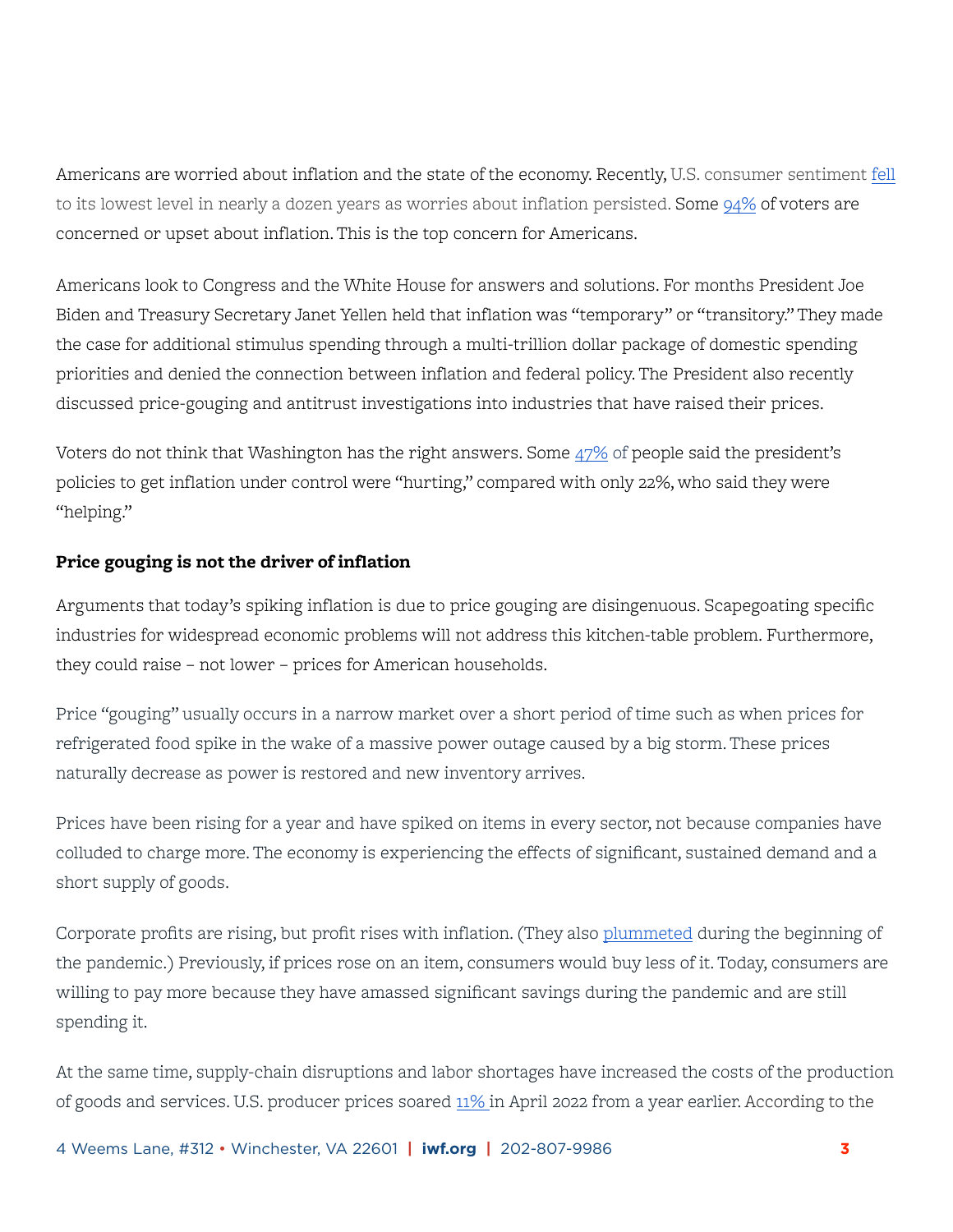National Federal of Independent Business, a [third](https://www.nfib.com/content/press-release/economy/small-business-expectations-for-better-business-conditions-at-record-48-year-low/) (32%) of small business owners reported that inflation is their single most important problem in operating their business. This is the highest reading from the organization's optimism index since 1980.

There is no evidence that sticker prices are rising because businesses are taking advantage of the pandemic to hike their prices. Often, they are passing along rising costs. One significant cost increase has been labor. Historically, labor costs have represented roughly [two-thirds](https://www.bls.gov/opub/mlr/cwc/the-relationship-between-labor-costs-and-inflation-a-cyclical-viewpoint.pdf) of costs for businesses. In 2020, goods and service-producing industries did not have [substantial wage growth.](https://www2.deloitte.com/us/en/insights/economy/spotlight/wage-increase-inflationary-pressure.html) In 2021, wage increases nearly doubled for businesses in both types of industries.

Economists are skeptical of the price-gouging allegation against large companies. In a [survey](https://www.igmchicago.org/surveys/inflation-market-power-and-price-controls/) of economists from America's top universities including MIT, Harvard, Yale, Stanford, and the University of Chicago, 67% disagreed that "dominant corporations in uncompetitive markets taking advantage of their market power to raise prices in order to increase their profit margins" is a significant driver of inflation. Three out of four (75%) disagree that stronger antitrust interventions over the next year will lower inflation.

Perhaps their skepticism stems from the fact that some industries with the largest price increases are highly competitive. Take for example, the gasoline sector. Gasoline prices are highly volatile, and prices increased by over 40% in April from 2021. Of the [five largest companies](https://www.cspdailynews.com/fuels/2020-fuels-50-top-5-gas-brands-market-share) operating in the U.S.—Shell, Exxon, Chevron, Speedway, and BP– not one of them owns more than a 12.5% market share. Together, they control 36% of market share.

Investigations into specific industries will not yield lower prices, nor would new legislation that cracks down on mergers and acquisitions. Absent record-breaking levels of inflation, large companies typically can and do lower prices for consumers even as they enjoy greater profits.

### **Government Spending and Monetary Policy are Drivers of Inflation**

The major factors behind inflation have been excessive monetary and fiscal policy, particularly over the past year.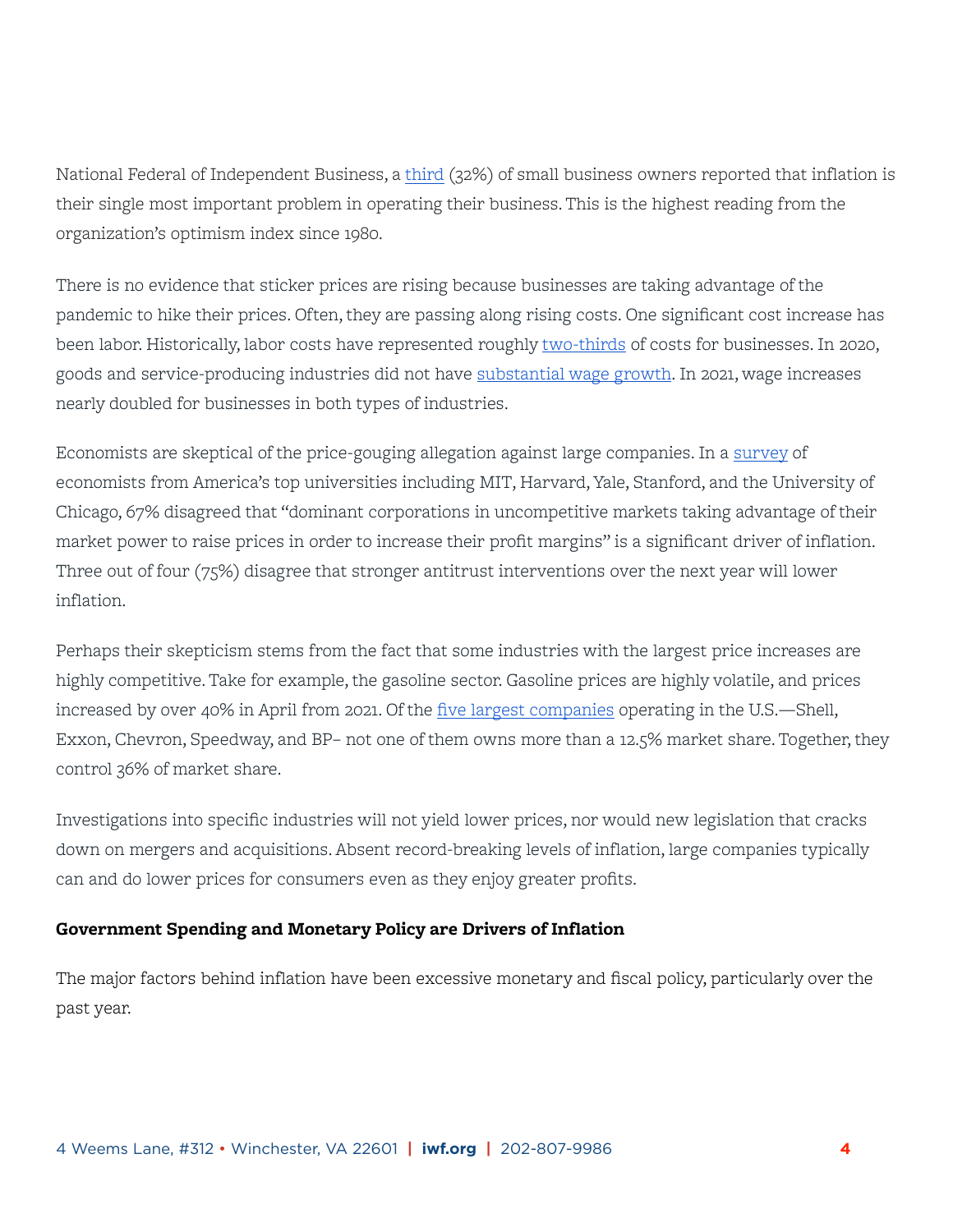Lockdowns led to a significant shift in consumer spending away from services to goods. Remarkably, household spending on goods soared 20% above the pre-pandemic levels by May 2021. This was fueled by federal stimulus.

From March 2020 to March 2021, the U.S. government made massive direct payments to American households. The first and second rounds of stimulus payments, along with other benefits, such as expanded unemployment insurance and mortgage and student loan forbearance, kept demand for goods strong.

Additionally, the American Rescue Plan in 2021 added significant cash payments, including the expanded child tax credit payments, at a time when millions of jobs had been recovered, vaccines were being distributed, and the economy was experiencing a tremendous rebound. Americans enjoyed spending power from the large savings they amassed during lockdowns and from these federal payouts.

The Federal Reserve (Fed) also engaged in hyper-expansionary monetary policy. This aided the auto industry and contributed to the housing price boom.

Supply could not meet such high demand for goods because of supply-chain disruptions and labor shortages. This drove prices to rise on some specific items that depended on imported raw materials and final goods such as semiconductors and computer chips as well as on autos. Today, inflation ranges on items across the economy.

Economists raised inflationary alarms about the American Rescue Plan in early 2021. Former Obama administration Treasury Secretary Larry Summers questioned President Biden's \$1.9-trillion Covid-relief plan [writing,](https://www.washingtonpost.com/opinions/2021/02/04/larry-summers-biden-covid-stimulus/) "There is a chance that macroeconomic stimulus on a scale closer to World War II levels than normal recession levels will set off inflationary pressures of a kind we have not seen in a generation." At the time inflation was *below* the Federal Reserve's 2% target rate. Today, the inflation rate is over 4 times that.

The Federal Reserve Bank of San Francisco [estimates](https://www.frbsf.org/economic-research/publications/economic-letter/2022/march/why-is-us-inflation-higher-than-in-other-countries/) that the American Rescue Plan added at least 3 percentage points to inflation. Although inflation has risen around the world, it is higher here than it is abroad because of excessive transfer payments.

#### **Solutions**